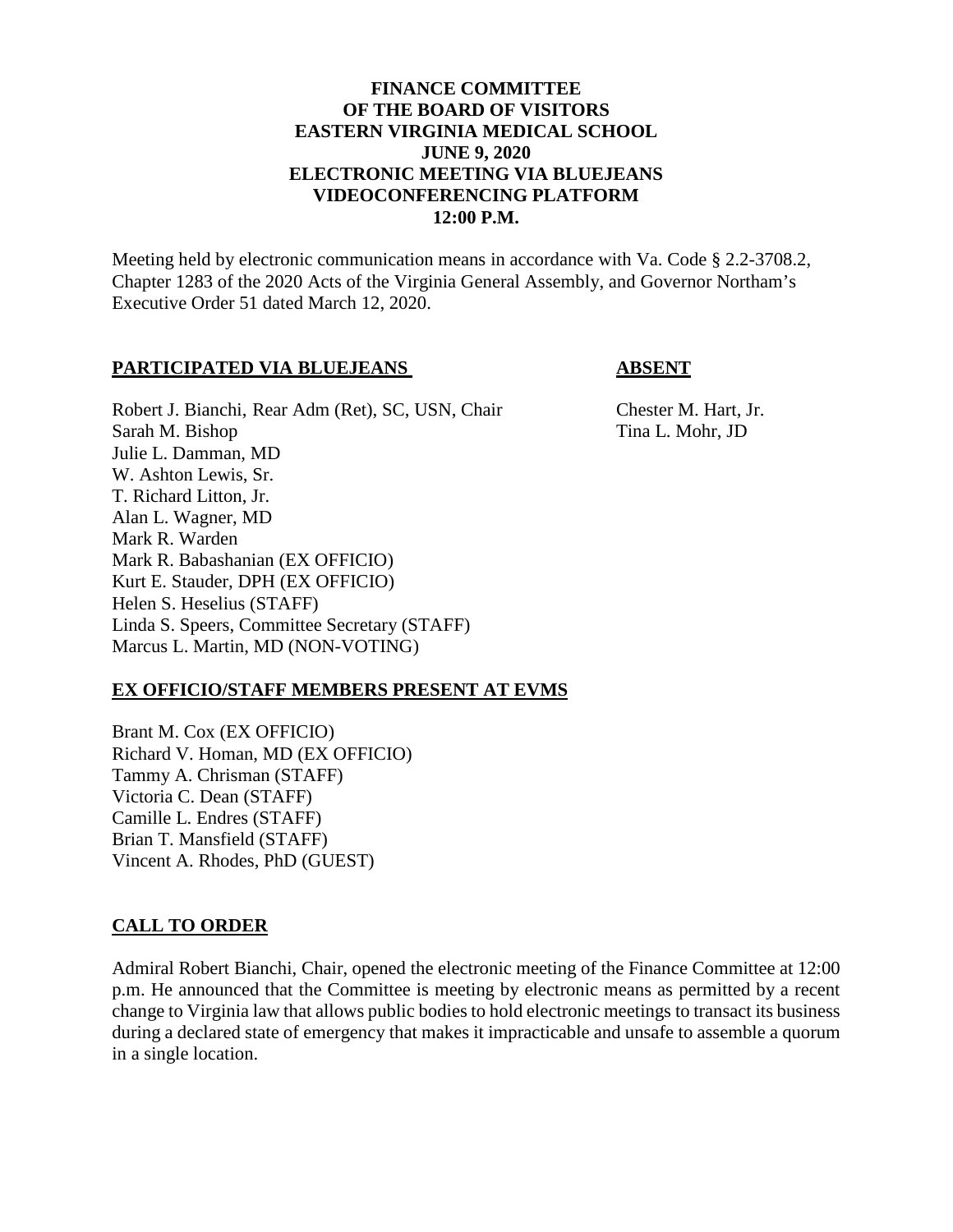Finance Committee Meeting June 9, 2020 Page 2

## **APPROVAL OF MINUTES**

The minutes from the May 19, 2020 meeting were approved as distributed by a roll call vote: Bianchi: YES, Bishop: YES, Damman: YES, Lewis: YES, Warden: YES. The motion passed  $(5-0)$ .

## **FINANCE REPORT**

## **April 2020**

Mrs. Helen Heselius reported a \$17.3 million overall net excess through April 30, 2020. The Core net excess is \$4.3 million mostly due to positive variances in salary savings from vacant positions, offset by a negative variance in tuition and fees due to lower enrollment in various Health Professions programs and additional COVID-19 expenses. She stated that in April, they were just starting to see the financial impact from COVID-19. The biggest impact is in Clinical Enterprises, Research and additional COVID-19 related expenses.

Mrs. Heselius reported that through April, all bond covenants were met and are expected to remain in compliance through year-end.

#### **FY 2021 PROPOSED OPERATING BUDGET**

Mrs. Heselius reported that there was only one change made to the Proposed Operating Budget since reviewing the Preliminary FY 2021 EVMS Operating Budget with the Committee in detail at the May 19, 2020 Finance Committee meeting. She explained the adjustment to Interdivisional Eliminations changed both revenues and expenses from a credit of \$3.6 million to a credit of \$4.7 million. There was no economic impact and no bottom line effect due to this change.

Mrs. Heselius reviewed the highlights of the \$262 million budget, noting that it includes suspension of employee merit increases due to the impact from COVID-19, a suspension of all requests for new spending initiatives except those identified as critical and a 2% tuition increase for in-state MD students and no increase for out-of-state MD students. Most Health Professions programs will have tuition increases of 2% and 4% for in-state and out-of-state students respectively.

Admiral Bianchi called for a vote to accept the EVMS FY 2021 Proposed Operating Budget and recommend it to the Board of Visitors for approval. Upon a motion duly made and seconded, a roll call vote was taken: Bianchi: YES, Bishop: YES, Damman: YES, Lewis: YES, Litton: YES, Wagner: YES, Warden: YES. The motion passed (7-0); the Committee recommends the following:

**Action: Upon recommendation of staff, the Finance Committee does hereby recommend to the Board of Visitors of the Eastern Virginia Medical School approval of the EVMS FY 2021 Operating Budget. Further, the Committee respectfully requests the Board of Visitors to consider this matter at their next board meeting on June 9, 2020.**